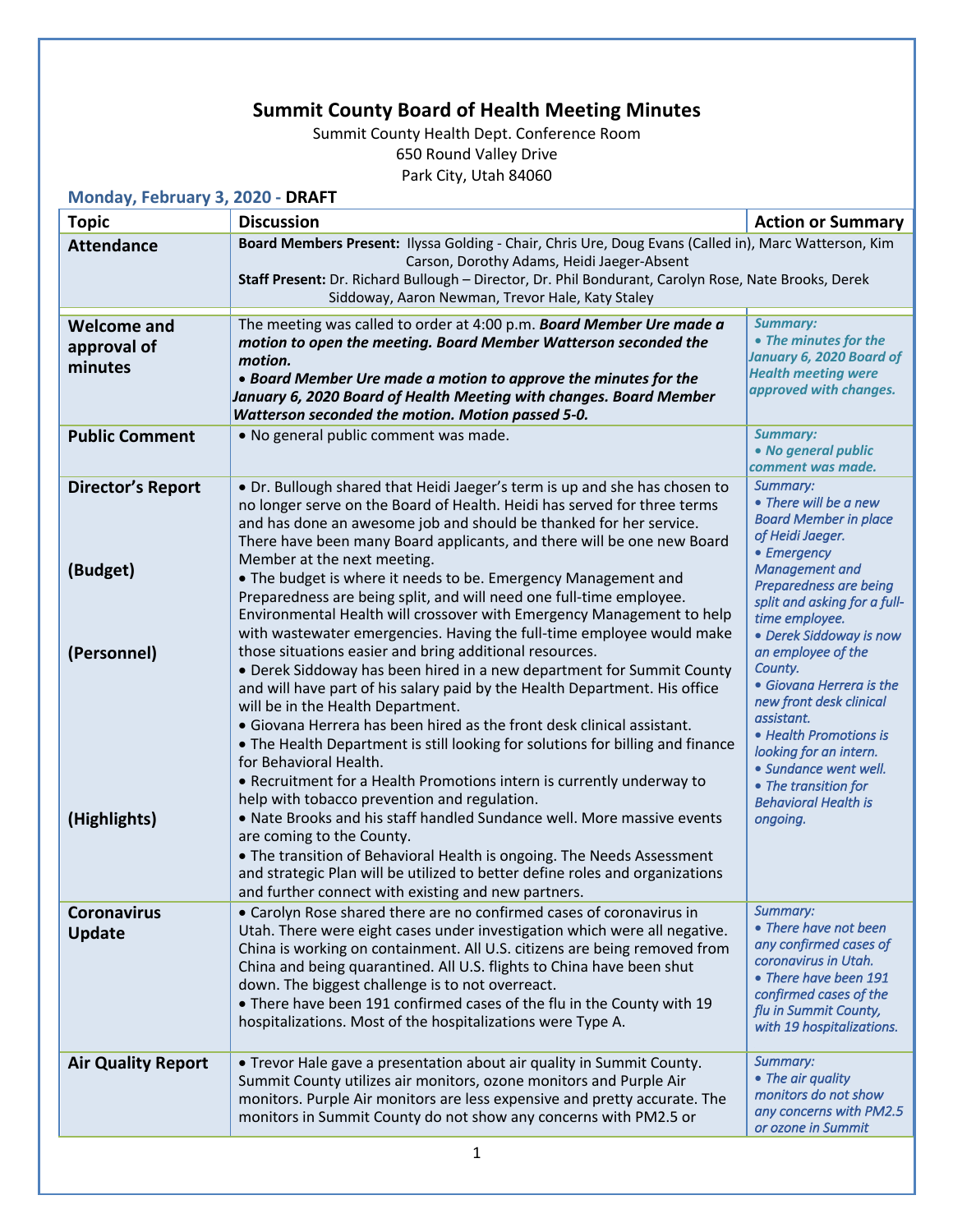| <b>Topic</b>                                        | <b>Discussion</b>                                                                                                                                                                                                                                                                                                                                                                                                                                                                                                                                                                                                                                                                                                                                                                                                                                                                                                                                                                                                                                                                                                                                                                                                                                                                                                                                                                                                                                                                                                      | <b>Action or Summary</b>                                                                                                                                                                                                                                                                                                                                                                                                                   |
|-----------------------------------------------------|------------------------------------------------------------------------------------------------------------------------------------------------------------------------------------------------------------------------------------------------------------------------------------------------------------------------------------------------------------------------------------------------------------------------------------------------------------------------------------------------------------------------------------------------------------------------------------------------------------------------------------------------------------------------------------------------------------------------------------------------------------------------------------------------------------------------------------------------------------------------------------------------------------------------------------------------------------------------------------------------------------------------------------------------------------------------------------------------------------------------------------------------------------------------------------------------------------------------------------------------------------------------------------------------------------------------------------------------------------------------------------------------------------------------------------------------------------------------------------------------------------------------|--------------------------------------------------------------------------------------------------------------------------------------------------------------------------------------------------------------------------------------------------------------------------------------------------------------------------------------------------------------------------------------------------------------------------------------------|
|                                                     | ozone.<br>• The future plan is to add Purple Air monitors to schools with outreach<br>programs. Purple Air is making an ozone monitor which the County will try<br>to acquire when the monitor is ready.<br>• Board Member Evans asked if radon test kits are available from the<br>County. Trevor answered that radon testing is done in the schools and test<br>kits are available for home testing. Dr. Bullough stated that radon is a<br>concern and homes should be tested yearly. Radon can cause lung cancer.<br>Derek stated that the County is working on outreach concerning radon.                                                                                                                                                                                                                                                                                                                                                                                                                                                                                                                                                                                                                                                                                                                                                                                                                                                                                                                         | County.<br>• The County is working<br>to get more Purple Air<br>monitors in schools.<br>• Radon should be tested<br>for yearly and the County<br>is working on outreach<br>about radon.                                                                                                                                                                                                                                                    |
| <b>Water Source</b><br><b>Protection Report</b>     | . Nate Brooks shared that the process for the water Source Protection<br>Ordinance has been a success. An open house was held to discuss the<br>process which has been in effect since February 1, 2020. There has been<br>positive feedback. The ordinance is proactive and includes having the<br>Health Department as a liaison. The Planning Department will now include<br>the Source Protection Ordinance process as part of their review. The<br>ordinance was presented to the Council of Governments (COG) and was<br>well-received.                                                                                                                                                                                                                                                                                                                                                                                                                                                                                                                                                                                                                                                                                                                                                                                                                                                                                                                                                                          | Summary:<br>• The Source Protection<br>Ordinance process has<br>been a success and went<br>in to effect February 1,<br>2020.                                                                                                                                                                                                                                                                                                               |
| <b>Community Health</b><br><b>Assessment Update</b> | • Dr. Phil Bondurant sent an electronic copy of the Community Health<br>Assessment (CHA) to the Board and would like to begin sharing the CHA<br>with the community. A video was shared to present the CHA. Each division<br>of the Health Department was included in the CHA, but the Health<br>Department is still struggling to tell their story. Board Member Carson<br>suggested that a definition of personal health should be included with<br>some examples. Dr. Bondurant answered that there was an array of<br>responses to what personal health is in the survey, but personal health is<br>defined in the CHA. Board Member Adams asked if there are some areas of<br>the county that are responding to the survey more than others. Dr.<br>Bondurant answered that the respondents are about half from the east<br>side and half from the west side of the county. Board Member Ure stated<br>that all the county departments are on the west side of the county and it<br>seems like Park City is trying to take over county government. Chair<br>Golding suggested that there should be a poster with the Health<br>Department organization chart. Dr. Bullough stated there is an electronic<br>format of the Health Department organization chart, but there are 88<br>programs within the Health Department so it would be difficult to fit them<br>on a poster.<br>. Dr. Bullough stated that it is time for the annual report and suggested<br>that a video be made to present the annual report. | Summary:<br>• A video to present the<br>CHA was shared and<br>suggestions were<br>discussed.<br>· Dr. Bullough suggested<br>that the annual report<br>also be shared in a video<br>format.                                                                                                                                                                                                                                                 |
| Legislative Update,<br><b>UALBOH Update</b>         | • Board Member Watterson asked if there are any Board Member<br>suggestions for the upcoming UALBOH symposium. Any ideas or<br>preferences would be helpful. Richfield is a central meeting place, but a<br>tour throughout the state could be nice.<br>. Tobacco legislation is in better shape. There is an interest to address the<br>youth vaping epidemic, with up to 18 different bills to address the concern.<br>The most support is for a tax on e-cigarettes with all of the tax collected<br>going toward education, prevention and enforcement. The biggest concern<br>is the attempt to grandfather general retailers to specialty shops. The<br>other concern is the attempt to take away local Health Department<br>oversight.<br>• Dr. Bullough shared that the effort to relax vaccine requirements is dead.<br>HB232 the wholesome food act amendment and HB134 the raw milk bill<br>would remove a level of food safety and Summit County would oppose<br>those bills. These bills concern agri-tourism having a different set of<br>standards than restaurants. The bigger concern is that the food<br>preparation would not be subject to the FDA food code.                                                                                                                                                                                                                                                                                                                                      | Summary:<br>• UALBOH symposium is<br>coming up and Board<br>Members were asked for<br>ideas and preferences.<br>• There are up to 18 bills<br>being proposed that<br>focus on the youth<br>vaping epidemic.<br>• There are bills being<br>proposed that would<br>relax the food<br>preparation<br>requirements for agri-<br>tourism.<br>• SB29 would allow large<br>receptacles to dispose of<br>pharmaceuticals.<br>• Aaron Newman shared |